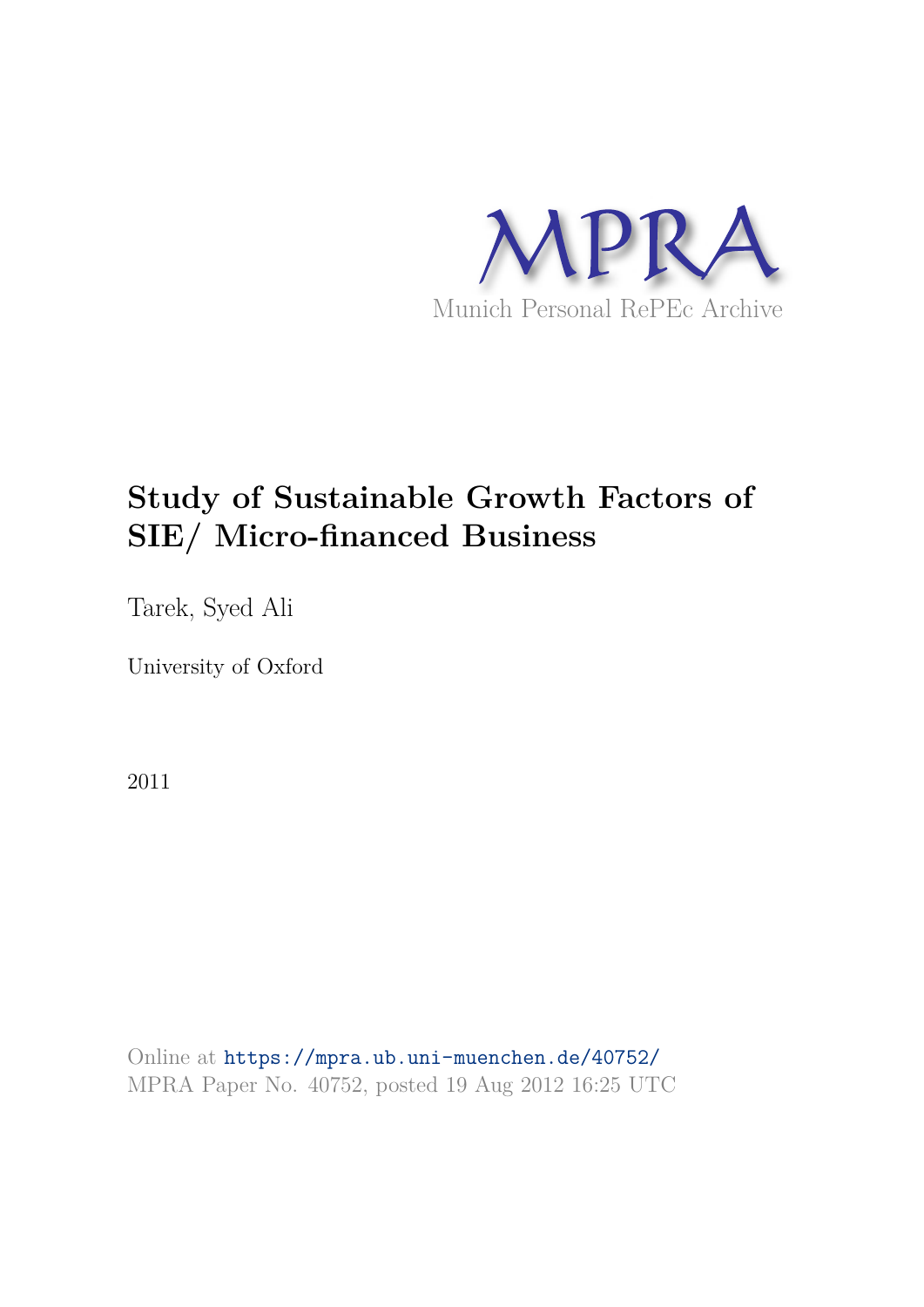## **Study of Sustainable Growth Factors of SIE/ Micro-financed Business**

## Syed Ali Tarek\*

*Small-scale Individual Enterprises and Micro Financed Businesses are seen as potential solution to eradicate poverty. With philanthropic approach meeting business investment by means of micro financing to empower budging entrepreneurs who lack significant sources of financial assistance it is of great importance to figure out the factors that derives a small business to a thriving business. SIE/MFBs possess different characteristics than the traditional business or even SME. This study looks into this gap of literature and tries to find out additional factors that plays vital role in gaining sustained growth of these SIE/MFB.* 

#### **Field of Research:** Micro Finance.

**JEL Codes:** G21, G28, O21

### **1. Introduction**

Micro financing has recently seen overwhelming success throughout the globe. No doubt, its prime focus is on a noble cause -eradicating poverty. Philanthropic aspect of this micro financing is still dominant. Eventually the source of the funds will shrink with time and proper utilization of the money will then catch the attention which is till now quite neglected. Giving money to someone who doesn"t necessarily have good idea about creating a profitable business and expecting him to become a successful entrepreneur can be compared to living in a dreamland. Thus sending poverty to a museum will become just another catchy phrase. On the contrary the idea is good and to make it a sustained success a few criteria should be taken care of.

How a SIE (Small-Scale Individual Enterprise)/MFB (Micro Financed Business) is affected by various factors that are vital for the business and presenting them in simplistic manner so that these hands to mouth living people know what they must do to succeed in the battle to fight poverty with just motivation and aspiration.

Micro financed business (MFB)s has to face their first set of challenges at the very beginning of their journey. In developing countries it's even tougher. There are a few studies related to SIE and their management. Micro credited businesses are comparatively new in a sense that they share a lot of characteristics with the SMEs but still very different in their operations. This paper intends to analyze the internal and external factors that eventually determine the sustainable growth of SIE/MFBs.

<sup>\*</sup> Syed Ali Tarek, *EOT(UK), DNLP(UK*)*, DTLLS (UK), CNCM(US), BABA(UK), BSCE(BD)* Lecturer & Course Coordinator,

AA Hamilton College, 9 Albert Embankment, City of London SE1 7SP

Contact: 07708938380, Website: syedalitarek.tk, Email: syedalitarek@gmail.com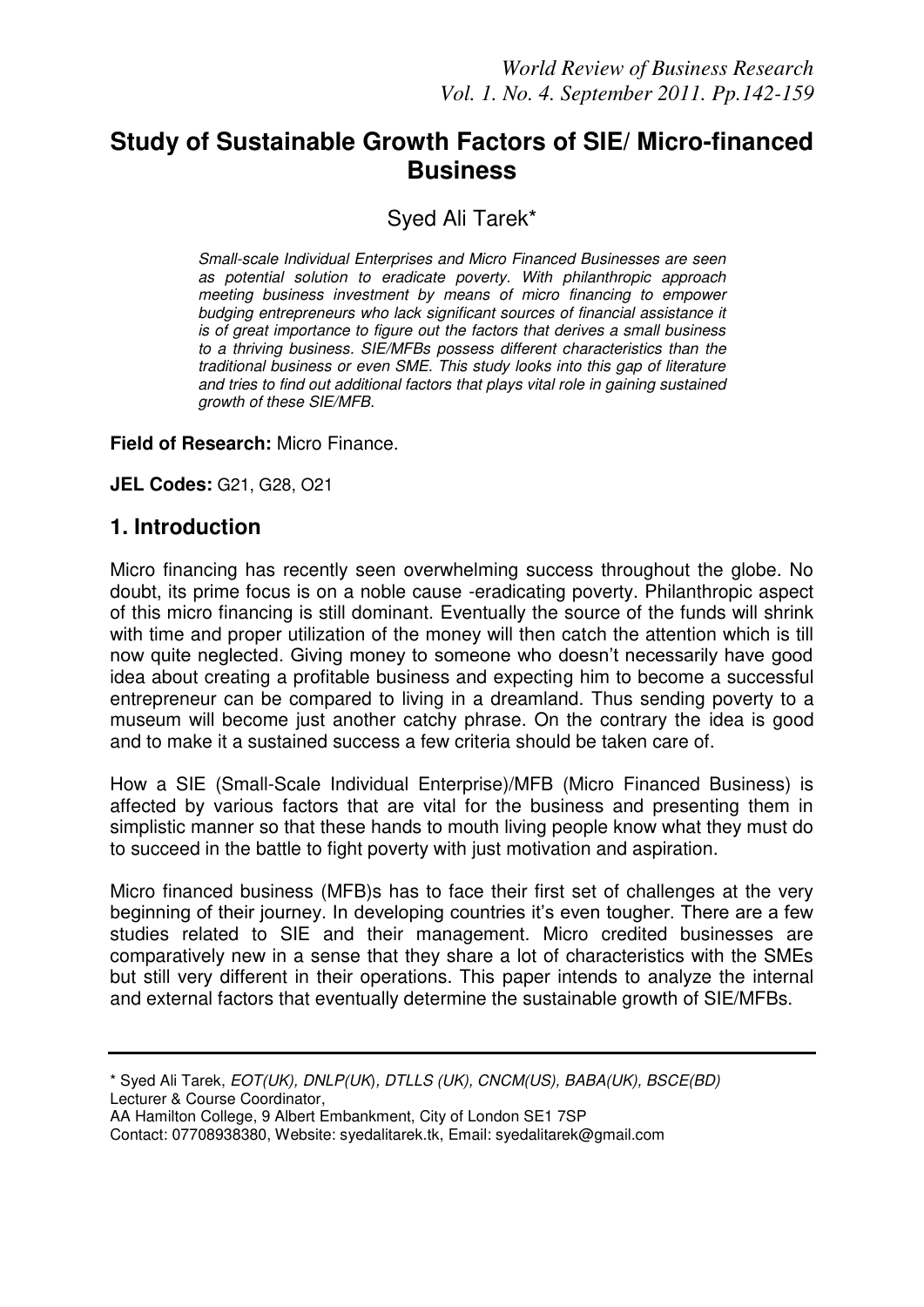## **2. Literature Review**

In the present time, a lot a studies has been carried out in respect to Micro Financing and it is being sought as a tool to eradicate poverty by empowering credit unworthy people to help start their own small scale enterprise (micro funded business). With philanthropic motivation set aside, these businesses are often left with no particular framework to follow and thus these businesses carry alarming risk of business failure.

Yunus(2003,2010) has published his experience with the micro financing and he sees this as a poverty alleviation tool. So far most of the micro financing institutes claim that they have more than 90% recovery rate. According to Yunus (2003) "Poor people are bonsai people. There"s nothing wrong with their seed, society never allowed them the space to grow as tall as everybody else." His ideology is great, and with proven records it appears to be a success. But there is an ongoing debate that is Micro financing really the panacea for poverty. It is because, despite its overall success, there are a lot of cases where people eventually failed to pay off their loan and then their life had become more miserable than before. Without any doubt the global society is missing the framework that will enable these MFBs to ensure growth and hopefully sustain its growth. Also the mainstream financing institutes are lacking a model that can substantially judge small businesses like this to provide financing. This is where the main concern of the study lies.

SIEs, which form a significant percentage of the informal sector, make a substantial contribution to employment and poverty reduction in developing countries (Kappel and Ishengoma, 2006). It has been argued that the main problem for SMEs in developing countries is not their small size but their isolation, which hinders access to markets, as well as to information, finance and institutional support (Mead & Liedholm, 1998; Swierczek & Ha, 2003). Lack of capital, lack of skills, and problems in business development are of problems faced by SMEs. Despite the fact that some SMEs have been declined or stagnant, some others have been growing and successful.

Business Quality Management and Responsible entrepreneurship are factors those need to be added to the existing studies. Azmat(2009) argues that, given the important role of SIEs in developing countries in creating employment, boosting economic growth, alleviation of poverty and their sheer magnitude (Arinaitwe, 2006; ILO, 2002; Moore and Spence, 2006; Williams, 2007), their social responsibility deserves consideration, but remains severely under researched. This void in the literature is confirmed by Moore and Spence (2006, p. 222) who point out that "there is to date no research on the impact of other organisational ownership forms on social responsibility such as sole trader, partnership, co-operative or limited liability for the SME". What factors affect SIE/MFBs success among SMEs; indicating them and modelling them is the prime focus of my study.

## **3. Hypothesis**

Factors directly related to SIE/MFB growth can be divided into two sub categories: Internal and External and these factors vary from the general growth factors for traditional business.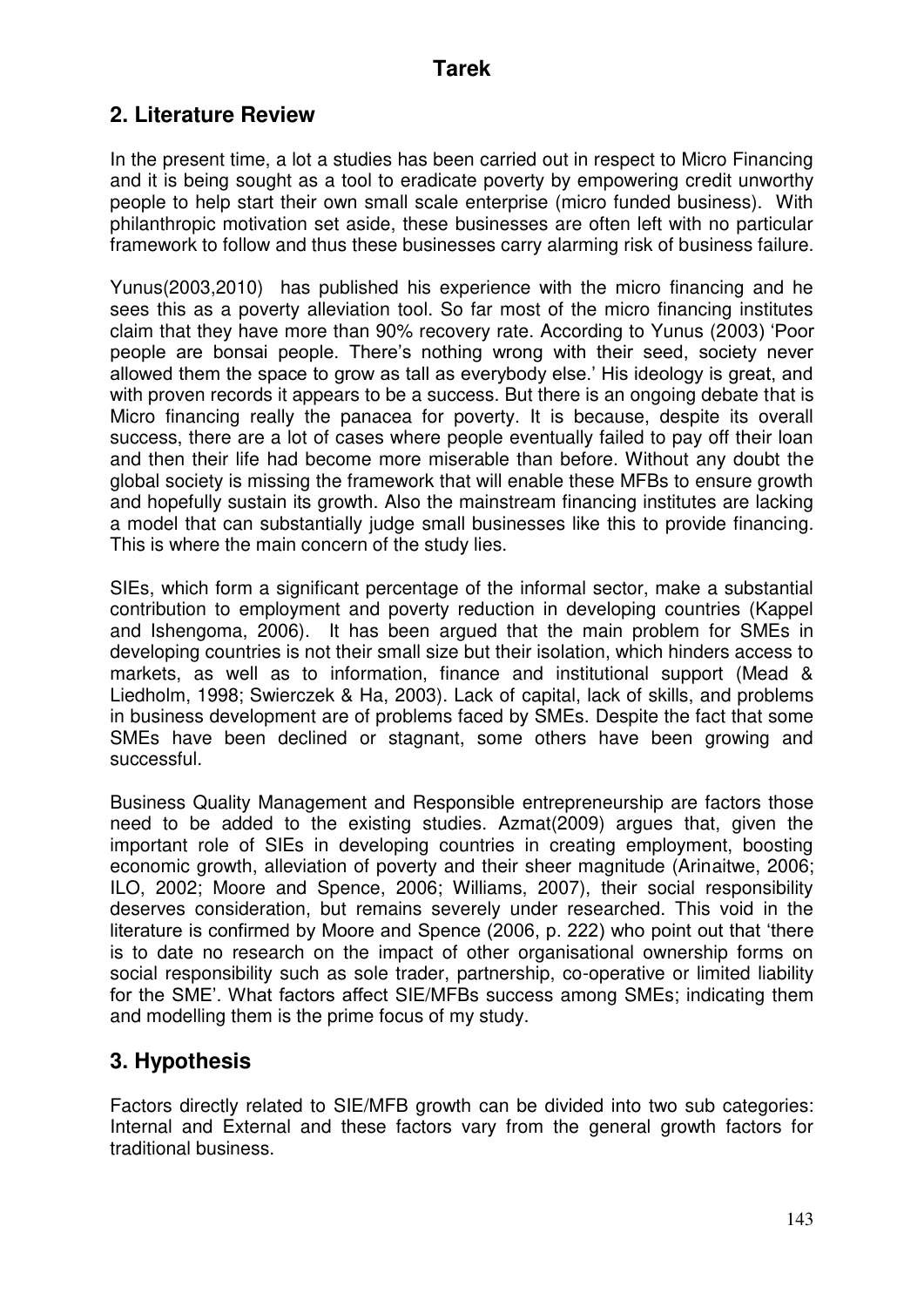## **4. Methodology**

The research will involve both qualitative and quantitative approach. Initially it will involve understating and pin pointing aim and objectives of the research, based on literature review. Then data gathered from Primary and Secondary sources will be scrutinized to identify sustained growth factors for SIE/MFBs. After the factors are being found out the next step will be to come up with the sustained growth model.

The research will be based on the use of:

- 1. Qualitative Method
- 2. Quantitative Method.

#### *Qualitative Method*

Qualitative research normally categorizes data into patterns as the primary basis for organizing and reporting results. Some of the well-practiced methods for gathering information for Qualitative research are: Participant Observation, Non-participant Observation, Field Notes, Reflexive Journals, Structured Interview, Semi-structured Interview, Unstructured Interview, and Analysis of documents and materials.

As per the research forecast is concerned I believe all of these sources have good use in conducting the research. For example: journals, interviews, analysis of documents and materials will give insight to understand the complexity. On the other hand, observation is also a necessary tool.

**Participant Observation:** is a widely used research method. Its aim is to gain a close and intimate familiarity with a given group of individuals and their practices through an intensive involvement with people in their natural environment.

**Non-Participant Observation:** is where data are collected by observing behaviour without interacting with the participants.

In this research both type of observation will be necessary to deploy in order to identify potential factors regarding the SIE/MFBs.

**Structured Interview:** is a [quantitative research](http://en.wikipedia.org/wiki/Quantitative_research) method commonly employed in [survey research.](http://en.wikipedia.org/wiki/Survey_research) The aim of this approach is to ensure that each interview is presented with exactly the same questions in the same order. This ensures that answers can be reliably aggregated and that comparisons can be made with confidence between sample subgroups or between different survey periods.

In this research it will include several structured interview with the sample group. The objective of this interview will be successfully identifying the factors.

**Semi-Structured Interview**: is a method of [research](http://en.wikipedia.org/wiki/Research) used in the [social](http://en.wikipedia.org/wiki/Social_sciences)  [sciences.](http://en.wikipedia.org/wiki/Social_sciences) It is flexible, allowing new questions to be brought up during the interview as a result of what the interviewee says.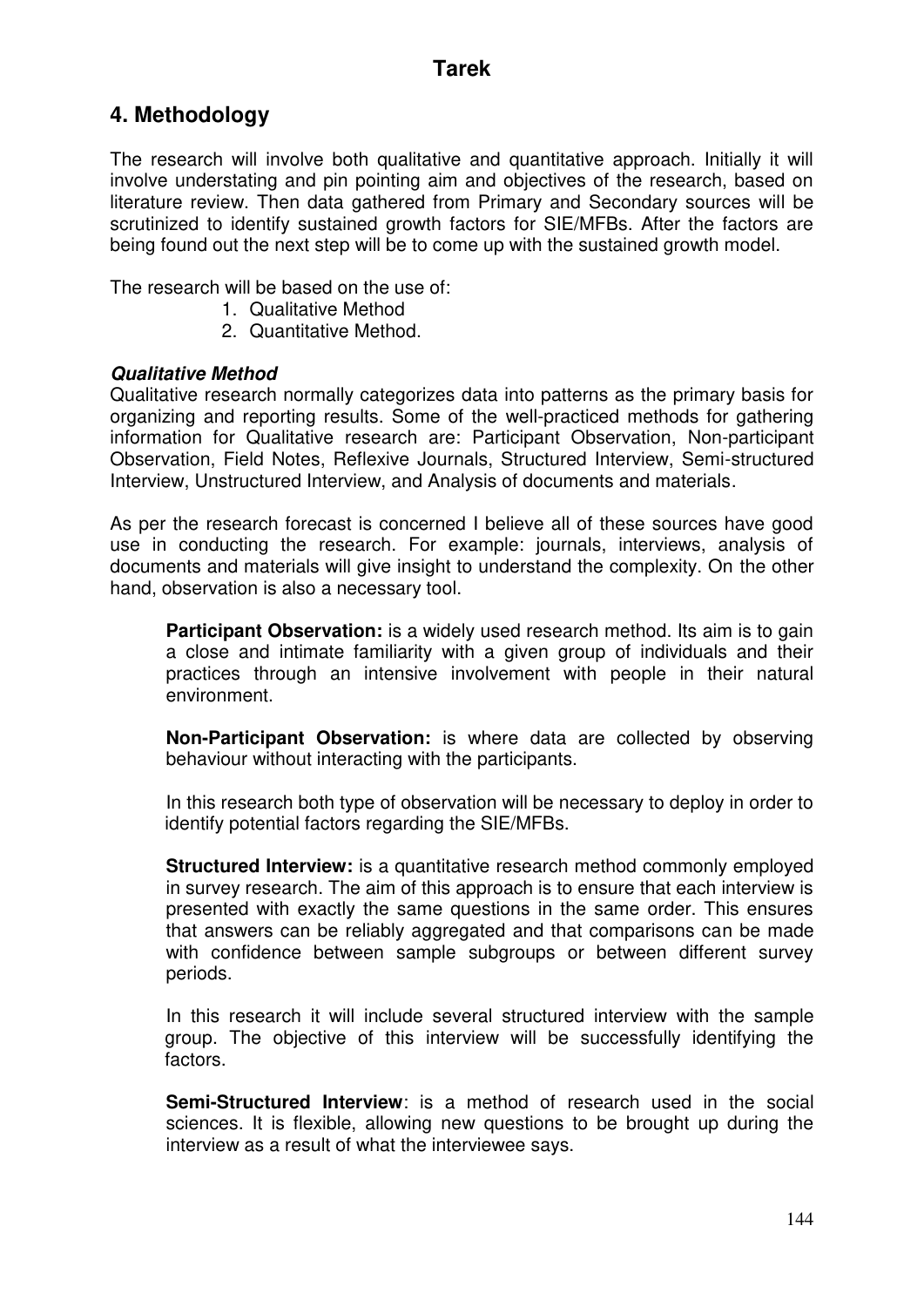**Unstructured Interview:** is a method of interviews where questions can be changed or adapted to meet the respondent's intelligence, understanding or belief. Unlike a [structured interview](http://en.wikipedia.org/wiki/Structured_interview) they do not offer a limited, pre-set range of answers for a respondent to choose, but instead advocate listening to how each individual person responds to the question.

This type of interview will be used in case of the lenders and investors who have the potential to assist the research with their key finding of risks regarding these SIE/MFBs.

Qualitative research approaches in this research will follow include the following:

- **1. Philosophical Research:** is conducted by field experts within the boundaries of a specific field of study or profession, the best qualified individual in any field of study to use an intellectual analyses, in order to clarify definitions, identify ethics, or make a value judgment concerning an issue in their field of study.
- **2. Grounded Theory:** is an inductive type of research, based or "grounded" in the observations or data from which it was developed; it uses a variety of data sources, including quantitative data, review of records, interviews, observation and surveys.

To identify the factors relating to sustained growth of SIE/MFBs, philosophical research approach will be followed. During the  $1<sup>st</sup>$  phase of the research, it will be vital to identify the factors affecting growth of SIE/MFBs at the start. Next task will be to clearly identify these factors involvement with the business growth. Grounded approach will help in the identifying and determining the factors importance.

#### *Quantitative Method*

Quantitative research refers to the systematic empirical investigation of [quantitative](http://en.wikipedia.org/wiki/Quantitative_property)  [properties](http://en.wikipedia.org/wiki/Quantitative_property) and [phenomena](http://en.wikipedia.org/wiki/Phenomena) and their [relationships.](http://en.wikipedia.org/wiki/Causality) The objective of quantitative research is to develop and employ [mathematical models,](http://en.wikipedia.org/wiki/Mathematical_model) [theories](http://en.wikipedia.org/wiki/Theories) and/or [hypotheses](http://en.wikipedia.org/wiki/Hypotheses)  pertaining to phenomena. The process of [measurement](http://en.wikipedia.org/wiki/Measurement) is central to quantitative research because it provides the fundamental connection between [empirical](http://en.wikipedia.org/wiki/Empirical)  [observation](http://en.wikipedia.org/wiki/Observation) and mathematical expression of quantitative relationships.

As per the research is concerned, developing a mathematical model for the sustained business growth for the SIE/MFBs is an integral part of the study. Quantitative method will be used for derivation of the "Sustained Growth Model" for SIE/MFBs.

### **4. Sample and Data Collection**

The target population for this research was the SIE/MFB owners. Probability sampling was used and the population selection method was "Systemetic Sampling". The number of respondents was 100 owners of the SIE/MFBs in the UK. In filling in the questionnaire, personal interviews were deployed. In case such an interview was impossible practically, "drop and collect" procedure then was chosen. This procedure was selected to get a high response rate. Not surprisingly, the response rate was 99% and all returned questionnaires were usable for analyses. In addition to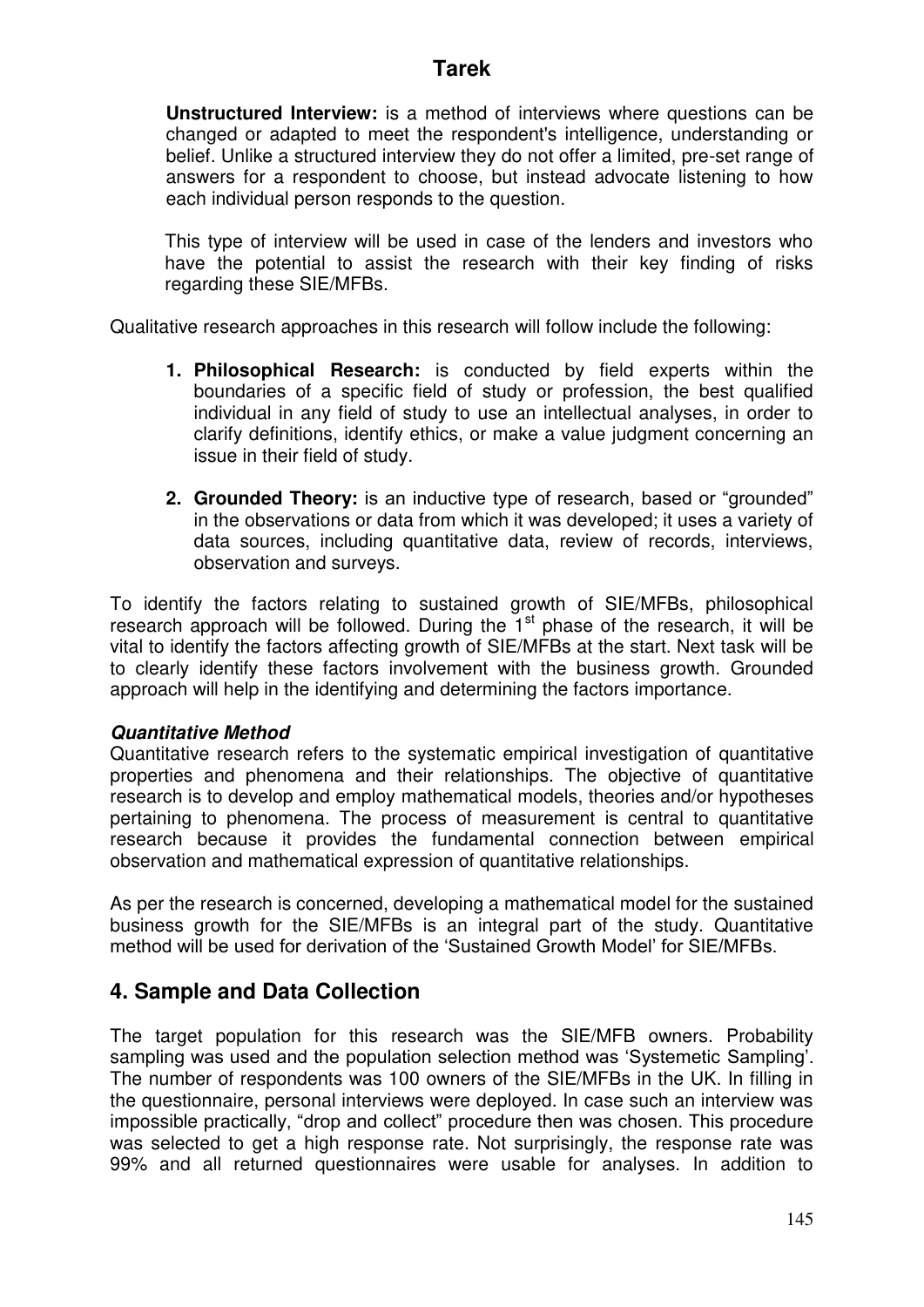quantitative data collected using the questionnaire, 20 semi structured and structured interviews were conducted3. At average, each interview lasted for two hours. Characteristics of these entrepreneurs are presented in APPENDIX C.

#### **4.1 Data Reliability**

IBM SPSS 19.0 was used to stimulate data and derive the results. Conbach"s alpha was taken as measurement of data reliability. For all 3 surveys the alpha's value was more than 0.7 which indicates higher reliability.

## **5. Factors Affecting the Growth of SIE/MFB:**

Several factors affect the growth of the SIE/MFB. Some of which work as a positive influence others work adversely. If those factors are being characterized they fall in two categories:

- 1. Internal Growth Factor
- 2. External Growth Factor

#### *Internal Growth Factor*

These elements are the one that is dependent on the business owner and he/she can shape it. These factors are:

- Education/ Training/ Business Planning
- Constant Motivation / Peer Pressure
- Understanding of Business Ethics
- Nurturing Responsible Entrepreneurship
- Business Quality Management

First three elements is the base element for ensuring growth. This eventually determines that the growth will be ensured with a scope of sustainability. Next set of elements form the base for sustaining the growth. By sustained growth it would mean that the responsibilities for the society is well understood and practiced with best practices.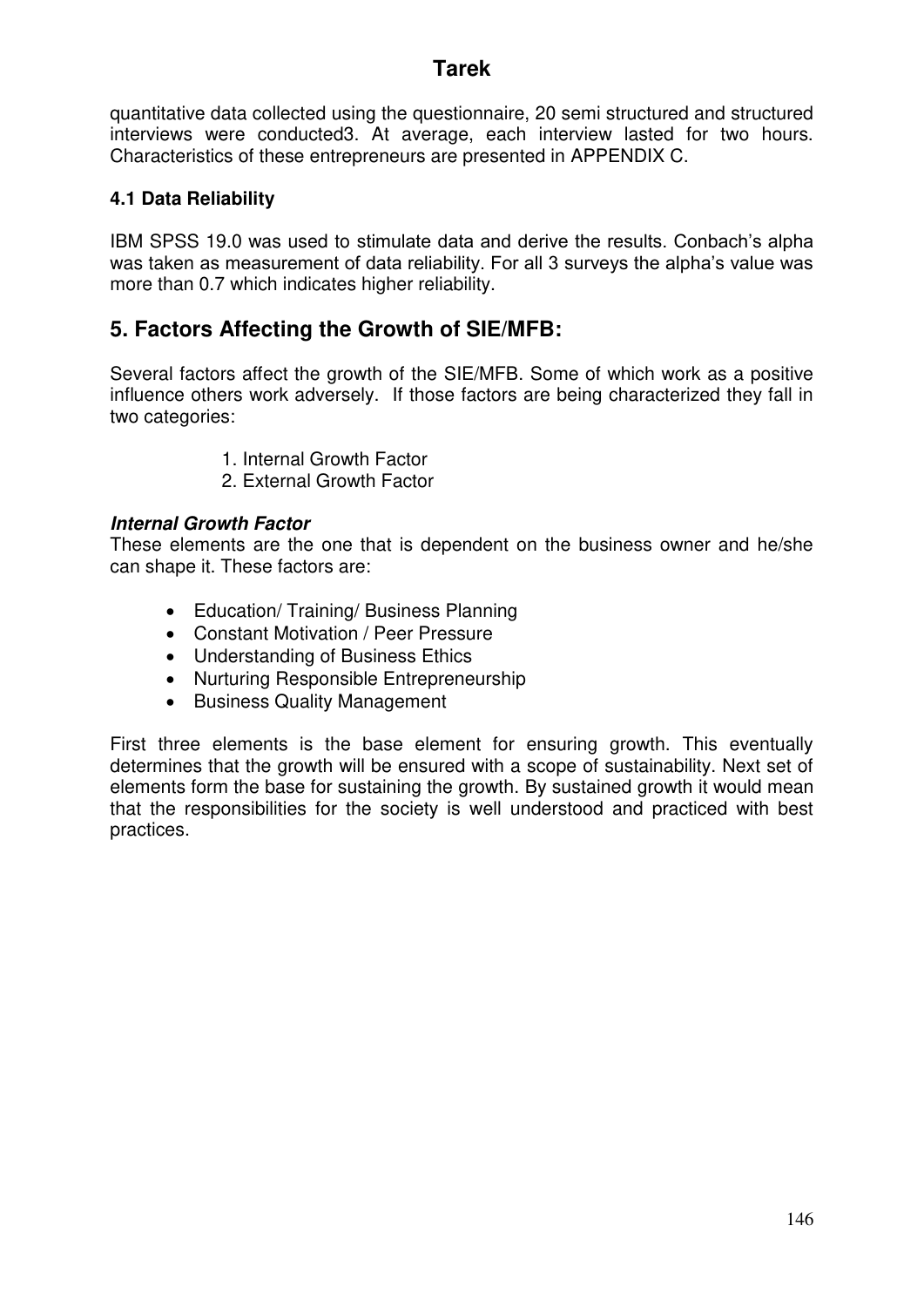

**Figure 1: Internal Growth Factor** 

Now let"s have a look at the factors individually,

#### **Education/ Training/Business Planning :**

In developing and poor countries the rate of literacy is too low and thus it's hard for the MFB owners to understand the basic business principles and interpret their needs. Formal education is a necessity but this is time consuming which is a barrier. For those who do not possess formal training must have some basic level business and finance training for the sake of their business. Without financial literacy and business knowledge they will not be ensuring their growth rather they will be exposed to sure failure in near future. To succeed in converting innovative ideas into business, planning plays a vital role. A concrete plan will ensure that the ultimate business goal is never mixedup.

#### **Constant Motivation/ Peer Pressure:**

What is even worse with the MFB owners is that they tend to have bigger family and they have to take care of all the family members. Large proportion of these business owners are the only earning member of their family. In a condition like this it is not very strange to if they get demotivated and lose their interest in some point. To ensure the growth is maintained constant motivation is a key. It might come from family members, social contacts or even from the owner himself/herself.

Peer pressure is a good strategy of maintaining constant motivation used by Grameen Bank, Bangladesh for its delegates of micro finance. Peer pressure does the trick to keep motivating the MFB owners.

#### **Understanding of Business Ethics:**

This might sound too big for those too small businesses. But running a business without ethical concerns is unthinkable. Where in third world countries corruption, dishonesty is well practised it is very important factor.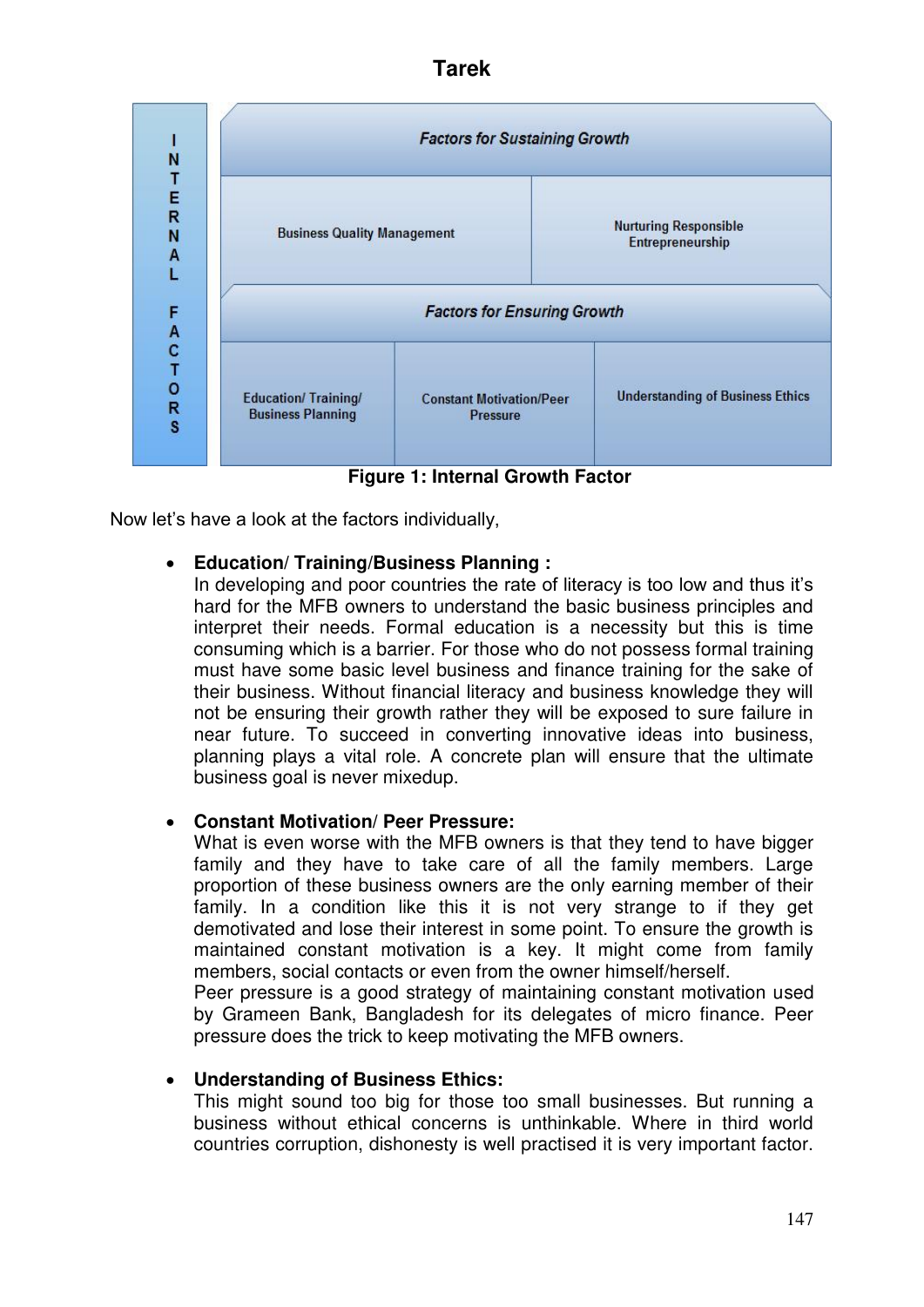As in today"s world the consumers are more careful than before there is no scope of allowing dishonesty as a business culture.

Normally the MFBs start from the scratch so there is provision to integrate "Business Ethics" on the first place. Customer retention is the key to success in each and every business. Practice of business ethics will certainly lead to further retained customers and the success of the business will be more justified.

As per the proposed model these above three factors constitutes the base for ensuring growth of the SIE/MFBs. The following two elements is necessary for sustaining the growth of the business.

#### **Business Quality Management:**

Attain growth is just the first hurdle of the business. If it is being passed then the next target comes which is sustaining the growth. There are various tools to maintain the quality of the business. TQM, Six Sigma, ISO series are well known for these measurements. But they are too broad in a sense that SIE/MFBs certainly can"t provide with all the requirements of those models. To better understand about the quality management of these businesses, scorecard based measurement is possibly the best solution. For example- Performance scorecard, finance scorecard, strategy scorecard, management scorecard etc. can bottom out the real scenario of the businesses. More study is needed in this area and previous literatures doesn"t provide with a universal approach.

#### **Nurturing Responsible Entrepreneurship**

For the SIE/MFBs Corporate Social Responsibility (CSR) is a particular challenge as because CSR as a term and as a concept is being created mainly by and for the large companies. Thus the term "Responsible Entrepreneurship" comes into surface. As like any other large business "Profit Maximization" remains the prime target of these small scaled businesses but it should also serve greater social interests as because human being lives in a society and at the end survival of the society is the most important thing. It is understandable that the SIE/MFBs have limitations but yet they must contribute towards a sustainable society which in return will make their business sustainable.

#### *External Growth Factor*

External Growth Factors are those that do not depend on the business owner or business itself directly but influences the business in a greater extent. Two types of 'External Growth Factors' are:

- A. Macro Growth Factors
- B. Micro Growth Factors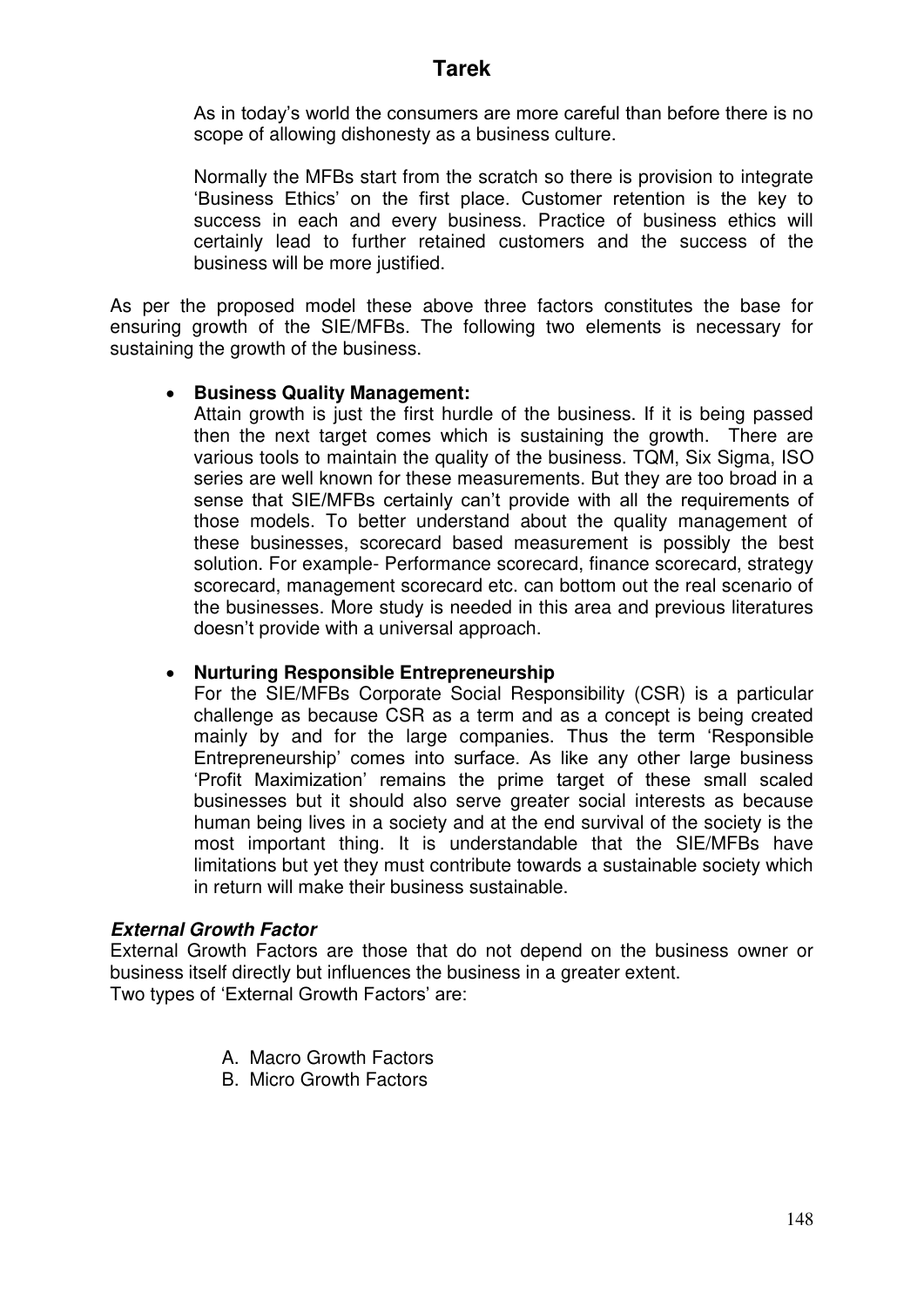|                                    | <b>Macro Factors</b>                                                                                        |
|------------------------------------|-------------------------------------------------------------------------------------------------------------|
| EXTERNAL                           | Socio-cultural<br>Technological<br><b>Natural</b><br><b>Disaster</b><br><b>Political</b><br><b>Economic</b> |
|                                    |                                                                                                             |
| G                                  | <b>Micro Factors</b>                                                                                        |
| $T + \leq O \pi$<br><b>FACTORS</b> | <b>Supplier</b><br><b>Competitor</b><br><b>Financieries</b><br><b>Family Crisis</b><br><b>Public</b>        |

**Figure 2: External Growth Factor** 

#### **A. Macro Growth Factors:**

Macro environment is also known as General environment and remote environment. Macro factors are generally more uncontrollable than micro environment factors. When the macro factors become uncontrollable, the success of company depends upon its adaptability to the environment. Some of the macro environment factors are discussed below:

#### *Socio-Cultural:*

The social dimension or environment of a nation determines the value system of the society which, in turn affects the functioning of the business. Sociological factors such as costs structure, customs and conventions, mobility of labour etc. have farreaching impact on the business. These factors determine the work culture and mobility of labour, work groups etc.

#### *Technological:*

The business in a country is greatly influenced by the technological development. The technology adopted by the industries determines the type and quality of goods and services to be produced and the type and quality of plant and equipment to be used. Technological environment influences the business in terms of investment in technology, consistent application of technology and the effects of technology on markets.

There are numerous SIEs that run their business in internet and thus needs less financial strength. However, it is of great importance to SIE/MFB to pre-judge the technological standings before considering business endeavor.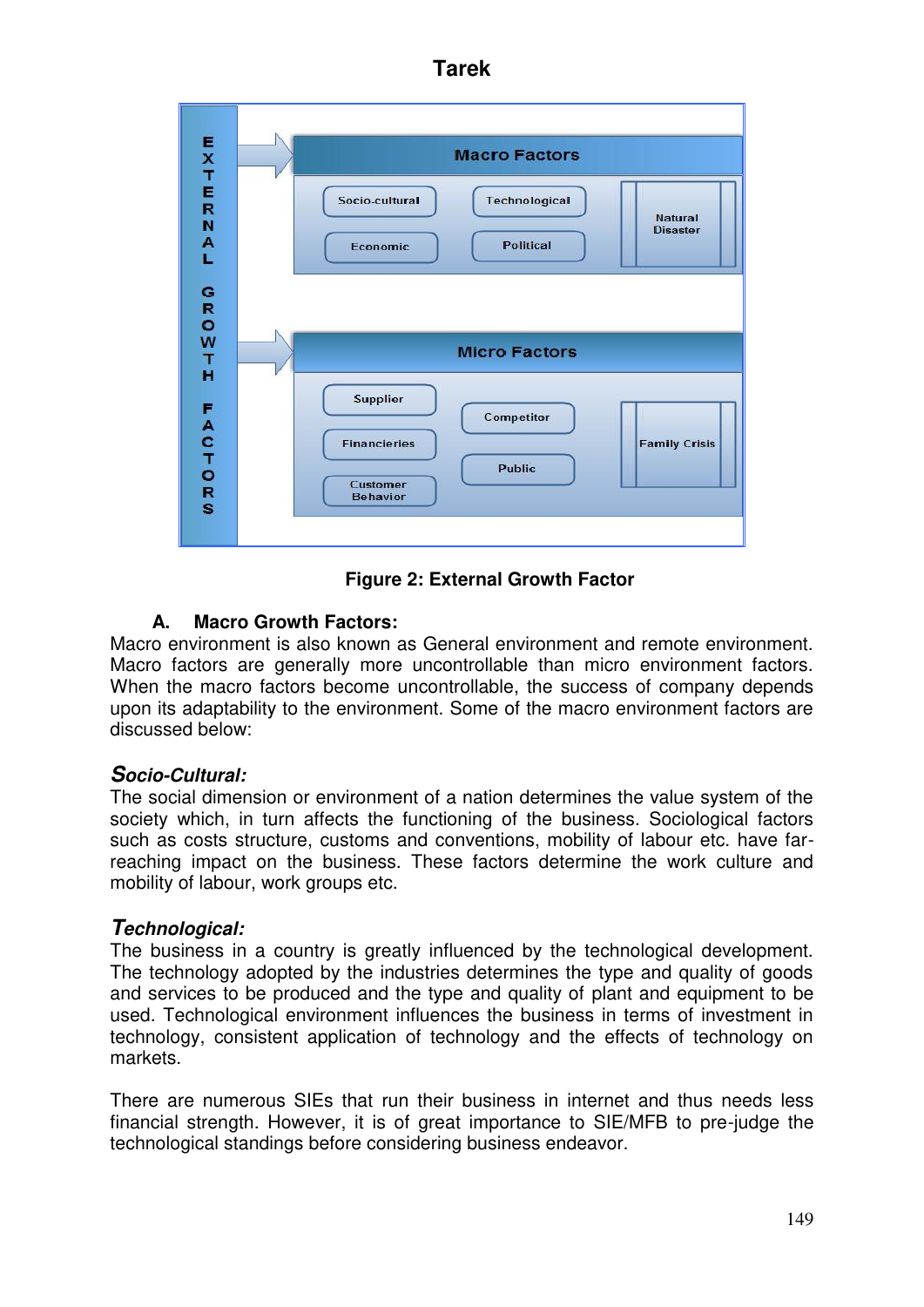## *Economic:*

An economy describes how a country spends its money. To be able to be successful to sustain, a business is dependent on economic factors. Internal environment, operational environment and external environment are 3 major classes of such factors. As for the SMEs or MFBs not all the factors are relevant. The small scale businesses however depend more or less in these below described factors which we will take into consideration. These are:

### *i) Demand and Supply*

The demand and supply are two principal factors that affect the working of any business model. The demand is the will and ability of consumers to purchase a particular commodity and the supply is the ability of the business to provide for the demand of consumers. As long as there is demand for a business and it can supply the commodities without any noticeable disruptions it will see quick sustained growth.

### *ii) Economic Growth*

Economic growth is the increase of per capita gross domestic product (GDP) or other measure of aggregate income. It is often measured as the rate of change in GDP. Economic growth refers only to the quantity of goods and services produced. Economic growth can be either positive or negative. Negative growth can be referred to by saying that the economy is *shrinking*. Negative growth is associated with economic recession and economic depression.

#### *iii) Money and Banking*

Banking facilitates monetary and fiscal policies that affect business and also the customers of the business. Money in circulation dictates the paying power or rather the demand of the consumers and the banking facility dictates the borrowing capacity of individuals as well as the business.

#### *iv) Income and Employment*

Another very important aspect of the economy that affects the working of the business is the level of employment and rate of income. The per capita income and density of employment dictates the rate of demand, density of demand and also the purchasing power of the people.

#### *v) General Price Level*

General price levels of the commodities also affect the sales of the business. Costs of raw materials, paying power of people, cost of production and finally, cost of transport are some of the important components that determine the general price level and also, the sales of the firm.

In this study, business cycle is not taken into consideration because it's based on short time fluctuation.

#### *Political-Legal:*

The Political- Legal factor is often a direct consequence of the political parties in power, which represents the popular opinion of the citizens of the region. If the citizens are, for example, pro-Big Business then probably taxation will be modest and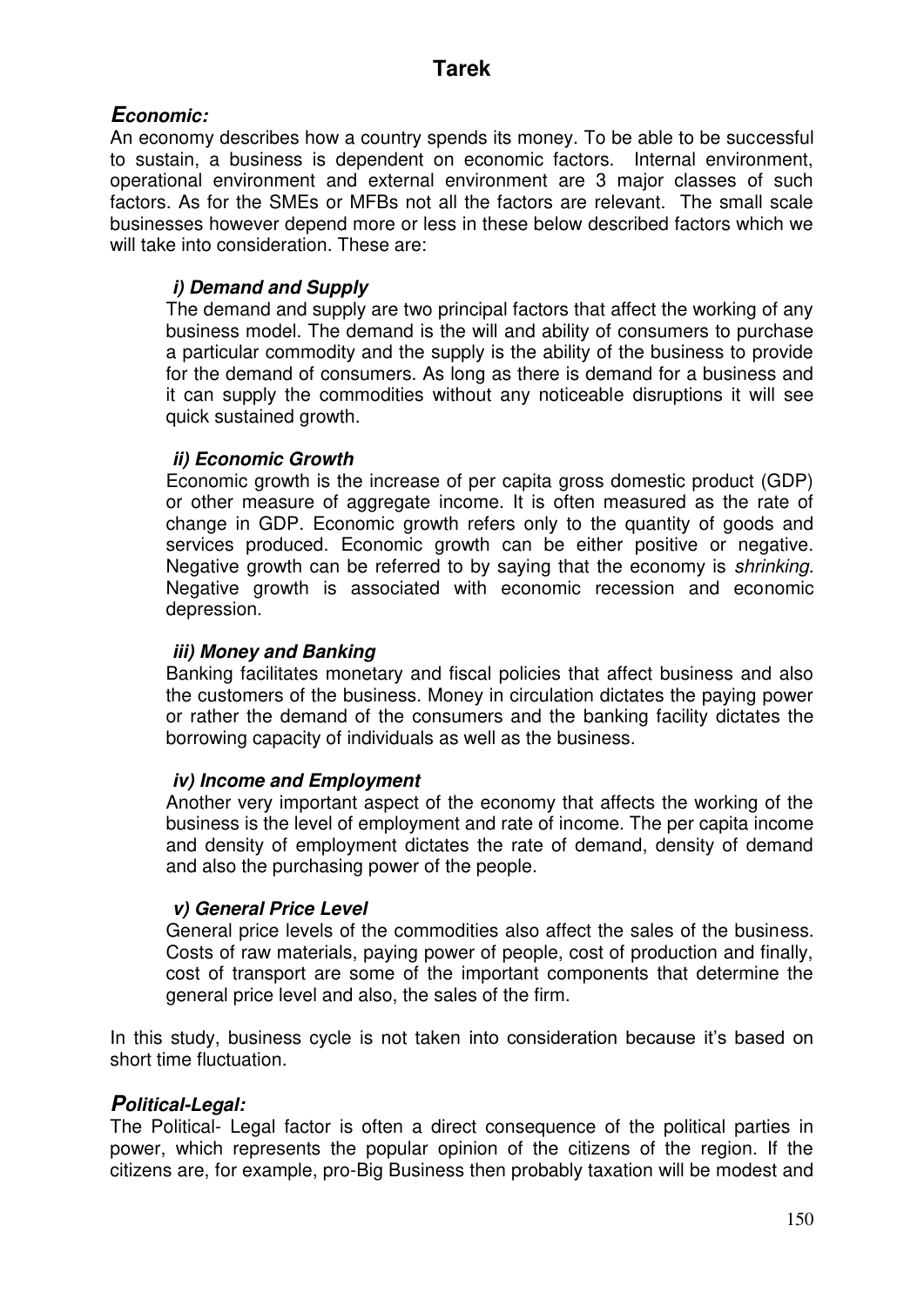there will not be a lot of stringent rules about environmental considerations. If the citizens are very concerned about safety issues, for example, then there will be a lot of rules and regulations governing things such as transportation safety, which will make it more expensive for some companies that have big shipping costs.

The rules and regulations created by the politicians have significant influence on the cost of running a business and the way it can market products and services. For third world nations, it plays a vital role as the entrepreneurs are poor and they have smaller scopes to cope with significant changes. For first world nations, policy regarding small businesses shapes the way entrepreneurs get involved in investing in a rather new idea.

#### *Natural Disaster:*

Natural disaster is one of the most neglected factors for small scale businesses where as this is a determinant factor of growth in third world countries. Drought, flood, rain, earth quake can change the fate of a Small-scale Entrepreneur. Thus in this study this factor is being included to the existing factors. How this relates on the first hand is, if the business is situated in a land which is prone to flooding. Then in case of flood the business will face extinction issues.

#### **B. Micro Growth Factors:**

#### *Supplier:*

An important force in the micro environment of a company is the suppliers, i.e., those who supply the inputs like raw materials and components to the company. The importance of reliable source/sources of supply to the smooth functioning of the business is obvious.

#### *Financiers:*

The financiers are also important factors of internal environment. Along with financing capabilities of the company their policies and strategies, attitudes towards risk, ability to provide non-financial assistance etc. are very important.

#### *Customer Behavior:*

The major task of a SIE/MFB is to create and sustain customers. A business exists only because of its customers. The choice of customer segments should be made by considering a number of factors including the relative profitability, dependability, and stability of demand, growth prospects and the extent of competition.

Competition not only include the other firms that produce same product but also those firms which compete for the income of the consumers the competition here among these products may be said as desire competition as the primary task here is to fulfill the desire of the customers. The competition that satisfies a particular category desire then it is called generic competition.

#### *Public:*

Public can be said as any group that has an actual or potential interest in or on an organization"s ability to achieve its interest. Public include media and citizens. Growth of consumer public is an important development affecting the SIE/MFB.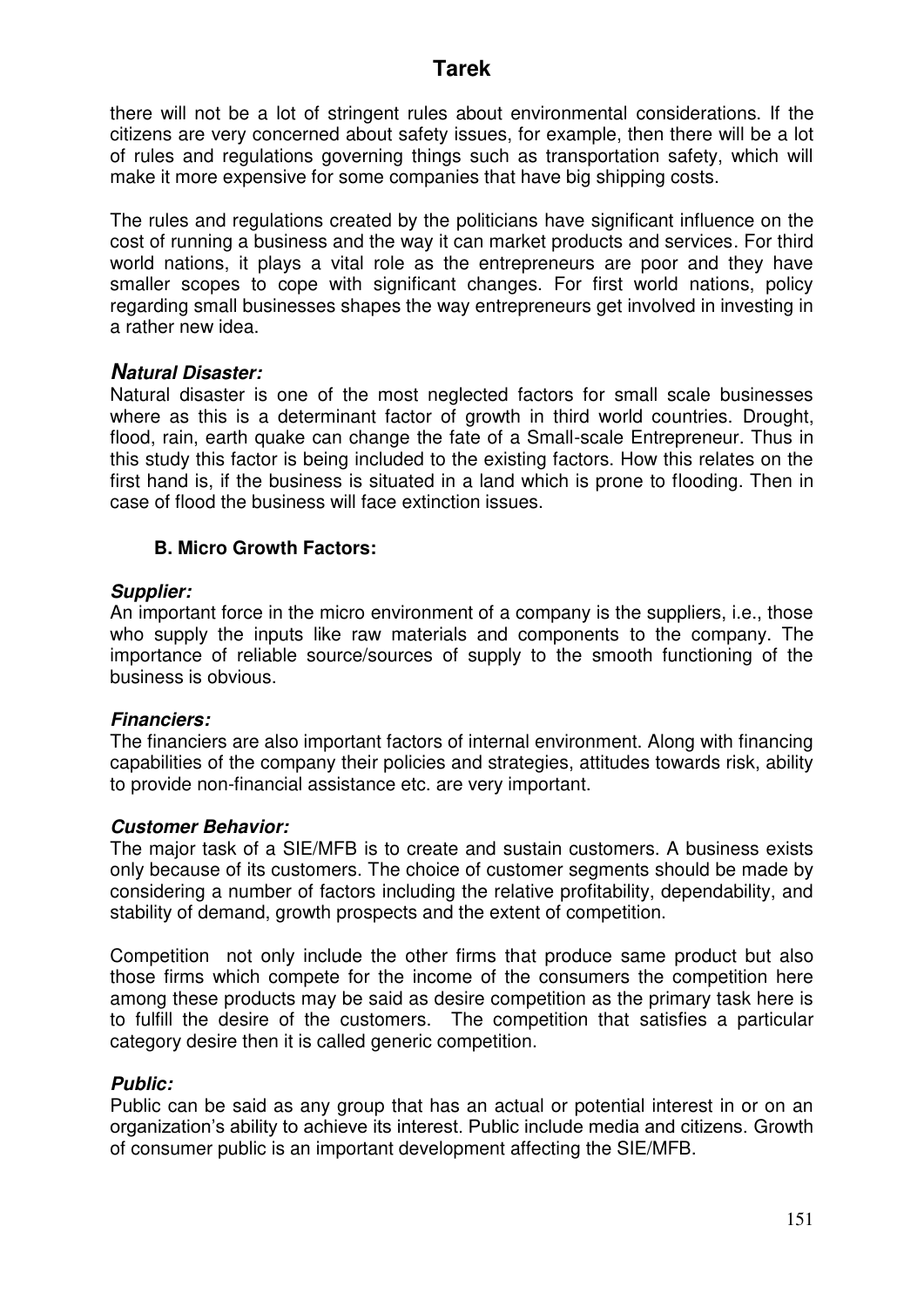#### *Competitor:*

When the capital is limited it is of great importance to focus on USP (Ultimate Selling Point). Sustained differentiation from the competitors is a must as two-three small business of same kind will not be high profit worthy. Thus, competitor analysis and monitoring is crucial if a SIE/MFB is to maintain its position within the market.

## **6. Research Findings**

The research findings were quite interesting. Business ethics, quality management of the business or responsible entrepreneurship is often ignored in the SIE/MFB business environment. Financial literacy is still overlooked. The agencies those who provide with the fund does not provide their customers with adequate financial knowledge which is in cases crucial. However there are a good number of businesses who consider themselves as successful. This is undoubtedly creditable.

Economic changes and political view point also came out to be very engaging factors for sustained growth of the SIE/MFB. Socio-cultural norms though are big things regarding the smallness of these businesses but it forms the baseline for the business ethics. Technological issues are vital if the SIE/MFB is significantly involved in web based business.

Major findings of this research are:

- 1. Business ethics should get more priority throughout the business cycle.
- 2. Business quality management is necessary for a sustained growth.
- 3. Responsible entrepreneurship is an integral part of sustained business growth.
- 4. Natural disasters play vital role in terms of growth of business. Thus assessing the business operations in respect to natural calamities gives smaller businesses more stability and strength.
- 5. One man run business is prone to family barriers. If there is any sort of problem in the family, ex- illness, anxiety etc the whole business risks of extinction.

## **7. Conclusion**

This study successfully figured out those factors that were missing from the literature but possess huge impact for the sustained growth of any SIE/MFB. With the time it will become necessary to promote micro financing to be used for sustained growth of business. Awareness among the entrepreneurs and the financial institutes is well cherished. This is the time when the funding organizations might consider an entrepreneurship buildup process to empower the left behind micro entrepreneurs to understand their business thoroughly. Ultimate target of the process will be to ensure the business growth is sustained. Due to time and resources constraint it was not possible to get into the depth of the factor analysis models. Future research will include but not limit to sustained growth model and the process of assessing these factors along with entrepreneurship buildup process for the micro funded business owners.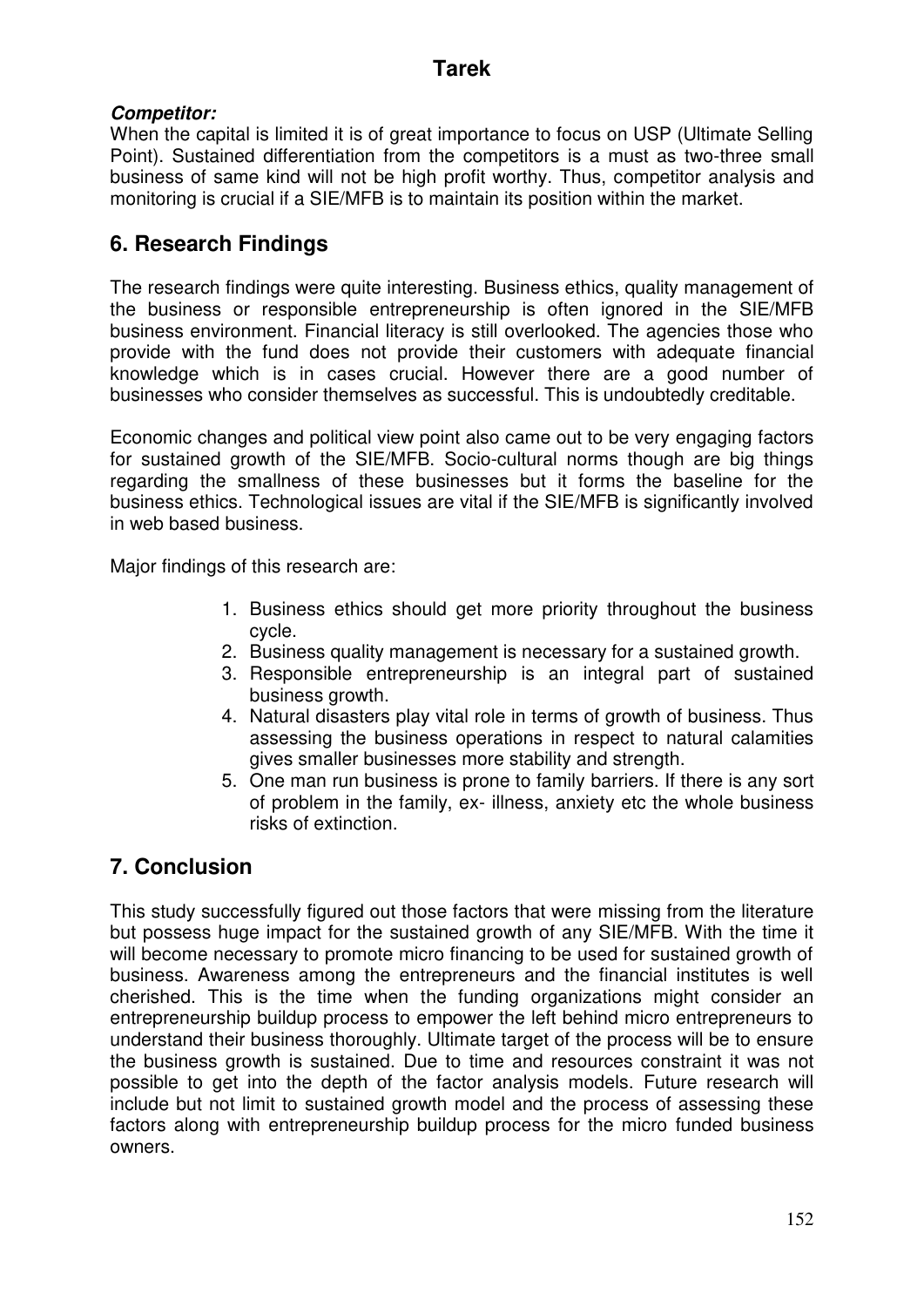## **References**

- Arinaitwe, S 2006, "Factors Constraining the Growth and Survival of Small Scale Businesses. A Developing Countries Analysis", *Journal of American Academy of Business*, vol. 8, no. 2, pp.167-178.
- Azmat, F & Samaratunge, R 2009, "Responsible Entrepreneurship in Developing Countries: Understanding the Realities and Complexities", *Journal of Business Ethics*, vol. 90, no. 3, pp. 437 - 452.
- Ishengoma, EK & Kappel, R 2006, *Economic growth and poverty : does formalisation of informal enterprises matter?*, GIGA,Humburg.
- Mead, DC & Liedholm, C 1998, *The Dynamics of Micro and Small Enterprises in Developing Countries*. Pergamon Press, New York.
- Moore, G & Spence, L 2006, "Editorial: Responsibility and Small Business", *Journal of Business Ethics*, vol.67, no.3, pp. 222.
- Swierczek, FW & Ha, TT 2003, "Entrepreneurial orientation, uncertainty avoidance and firm performance: an analy,sis of Thai and Vietnamese SMEs", *International Journal of Entrepreneurship and Innovation*, vol. 4, no.1, pp. 46-58.
- Williams, CC 2007, "Nature of Entrepreneurship in the Informal Sector: Evidence from England", *Journal of Developmental Entrepreneurship*, vol. 12, no. 2, pp. 239- 254.
- *Women and men in the informal economy: A statistical picture*, 2002. Geneva: International Labour Organization.
- Yunus, M & Jolis, A 2003, *Banker to the poor: micro-lending and the battle against world poverty*, Public Affairs, New York.
- Yunus, M & Weber, K 2010, *Building social business: the new kind of capitalism that serves humanity's most pressing needs*, Public Affairs, New York.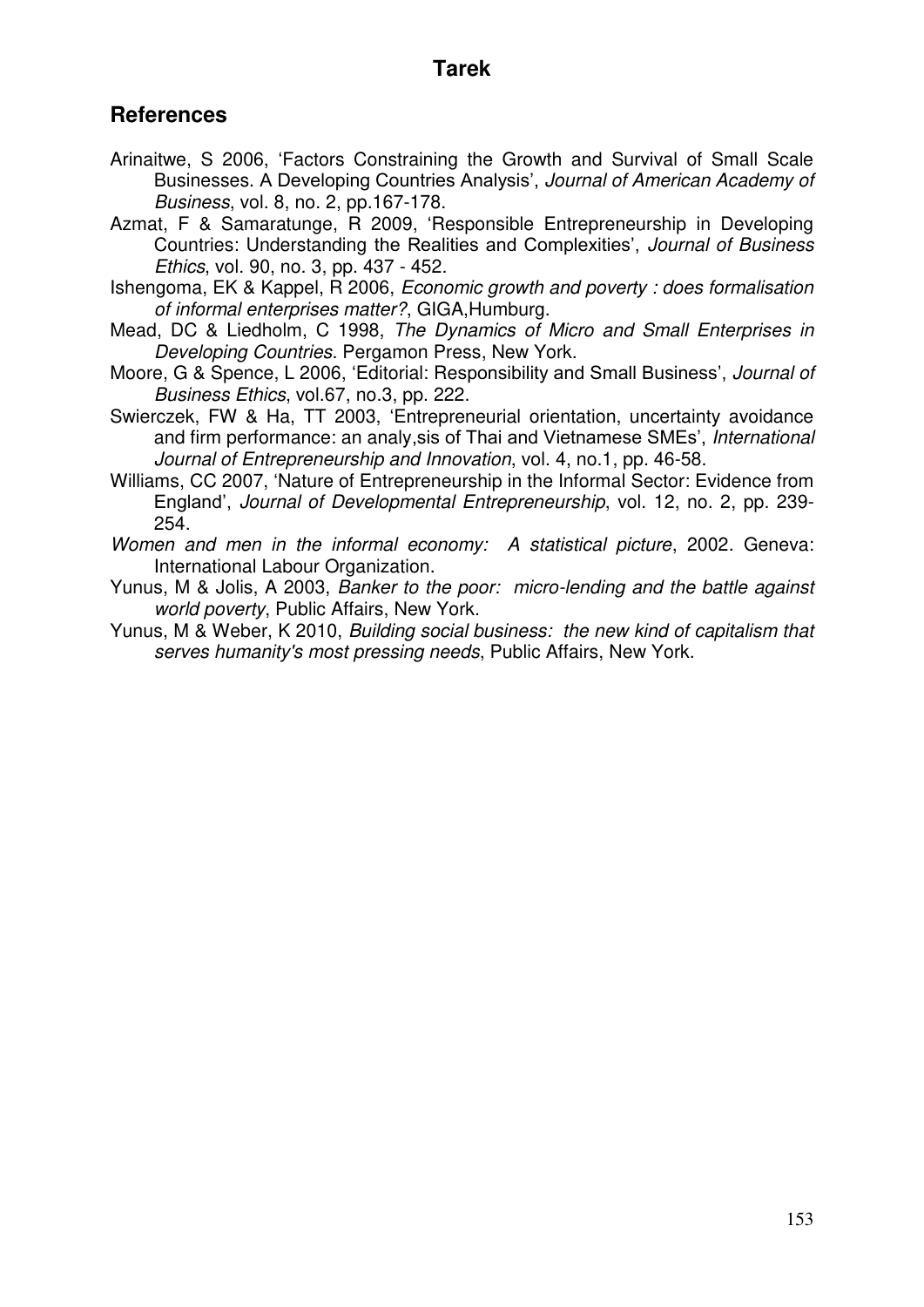## **Appendix A: Questionnaire**

#### **A. Measurement of perceived success**

*Please indicate your opinion regarding following statements (1. Strongly disagree … 5. Strongly agree)* 

- 1. I consider my business growing
- 2. I am satisfied with the growth of net-income of the business
- 3. I am satisfied with the time needed to reach break event point (payback period)
- 4. I consider my business successful

#### **B. Contextual variables**

*Please indicate your opinion regarding the importance of each factor to you running business (1. Very unimportant… 5.Very important)*

- 1. Formal education / Business related training
- 2. Business plan (e.g. business feasibility study, expansion plan, plan product/service development)
- 3. Understanding of business ethics
- 4. Personal Motivation
- 5. Social responsibility
- 6. Business Quality Management
- 7. Human Resource Management
- 8. Personal capital inject capability.
- 9. Marketing (e.g. distribution channel, potential market)
- 10. Technology (e.g. production machinery, supportin equipments, computer)
- 11. Capital access (e.g. capital availability to start and expand the business, alternative sources of capital)
- 12. Information access (e.g. market information, information of source of raw material, information on new design)
- 13. Social network (e.g. business association, business partners, helpful colleagues/consumers)
- 14. Family crisis issues.
- 15. Legality (e.g. business permit, taxes)
- 16. Entrepreneurial readiness (e.g. managerial skills, decision making skills, communication skills)
- 17. Government support (e.g. easiness to get business permit, funding scheme from government, favourable policies)
- 18. Natural disasters ( i.e [flood,](http://en.wikipedia.org/wiki/Flood) [tornado,](http://en.wikipedia.org/wiki/Tornado) [hurricane,](http://en.wikipedia.org/wiki/Hurricane) [volcanic eruption,](http://en.wikipedia.org/wiki/Volcanic_eruption) [earthquake,](http://en.wikipedia.org/wiki/Earthquake) or [landslide\)](http://en.wikipedia.org/wiki/Landslide)
- 19. Supplier channel
- 20. Competitors
- 21. Consumer behavior
- 22. Public factor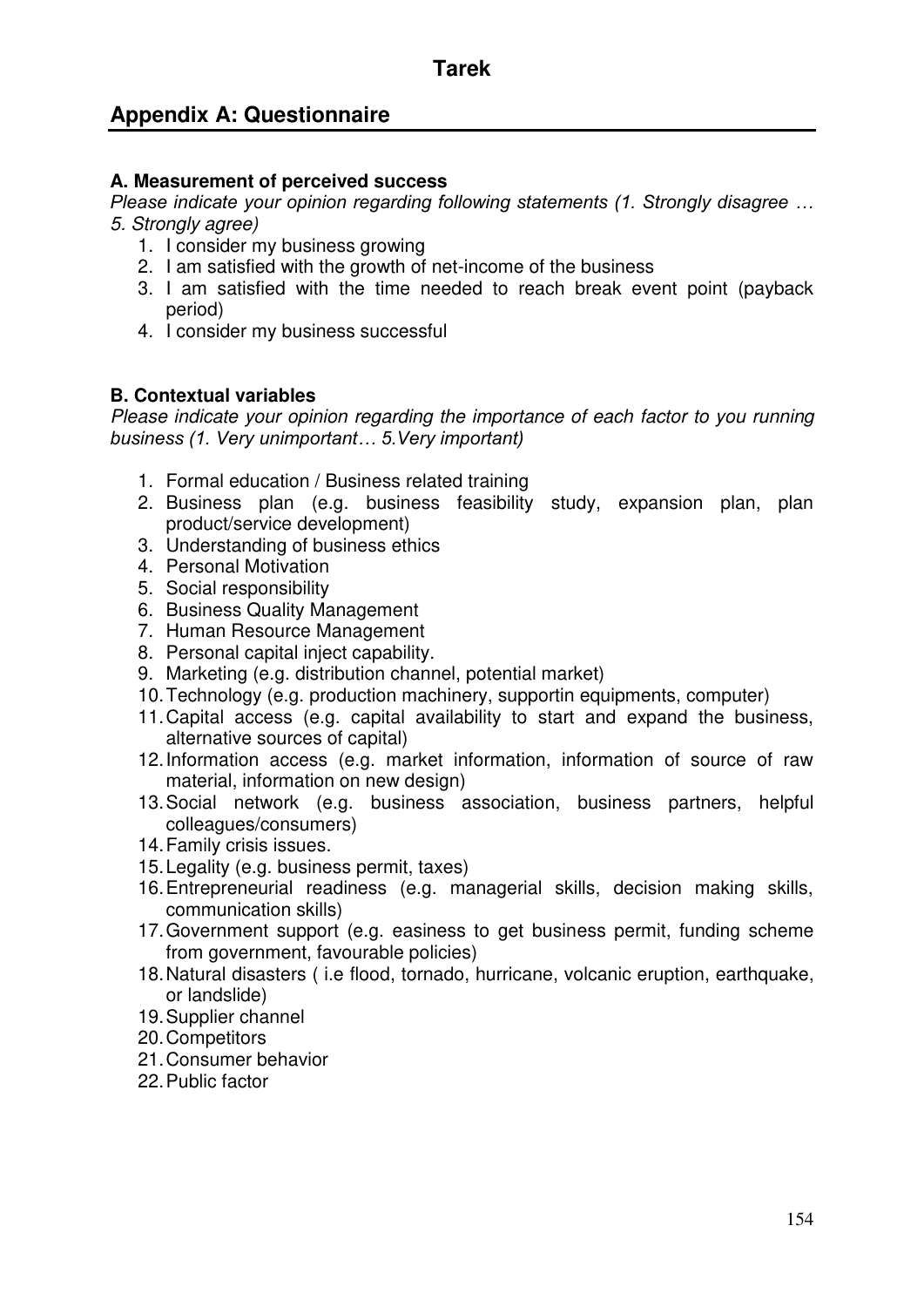#### **C. Overview of SIE/MFB businesses**

*Based on your experiences in running the business so far and the actual condition of the business, please indicate your opinion regarding each statement (1. Strongly disagree… 5. Strongly agree)*

- 1. Distribution channel of my products is already in place
- 2. Market potential of my products is promising
- 3. Searching for new market for my products is not so difficult
- 4. Marketing of my products is well-planned
- 5. Existing technology suffices to support all production processes
- 6. Existing technology supports innovation
- 7. Existing technology is easily maintainable
- 8. New technology to support innovativeness in the business is attainable
- 9. Existing capital is sufficient to maintain and expand the business
- 10. If needed, it is easy to get additional capital
- 11. I have accessible alternatives of capital sources if needed
- 12. I have access to information on market/consumer of my products
- 13. I have access to information on capital sources
- 14. I have access to information on technologies to support my business
- 15. I have access to information on raw material sources
- 16. I have access to information on government regulations that are relevant to my business
- 17. I have reliable business network to run the business
- 18. I have many helpful colleagues/friends who support the business
- 19. I have professional affiliation/business association that supports the business
- 20. I have religious association that support my business
- 21. I have all permits to run my business
- 22. I fulfil all my duties as a businessman to government (e.g. paying taxes)
- 23. I have a good business plan
- 24. All policies taken in my business are well-planned
- 25. I have good leadership skills
- 26. I have reliable managerial skills
- 27. I have decision making skills
- 28. I have good communication skills
- 29. Government support to my business is satisfactory
- 30. I got business permit and other permits easily and quickly
- 31. During running the business, I have no problems when having contact with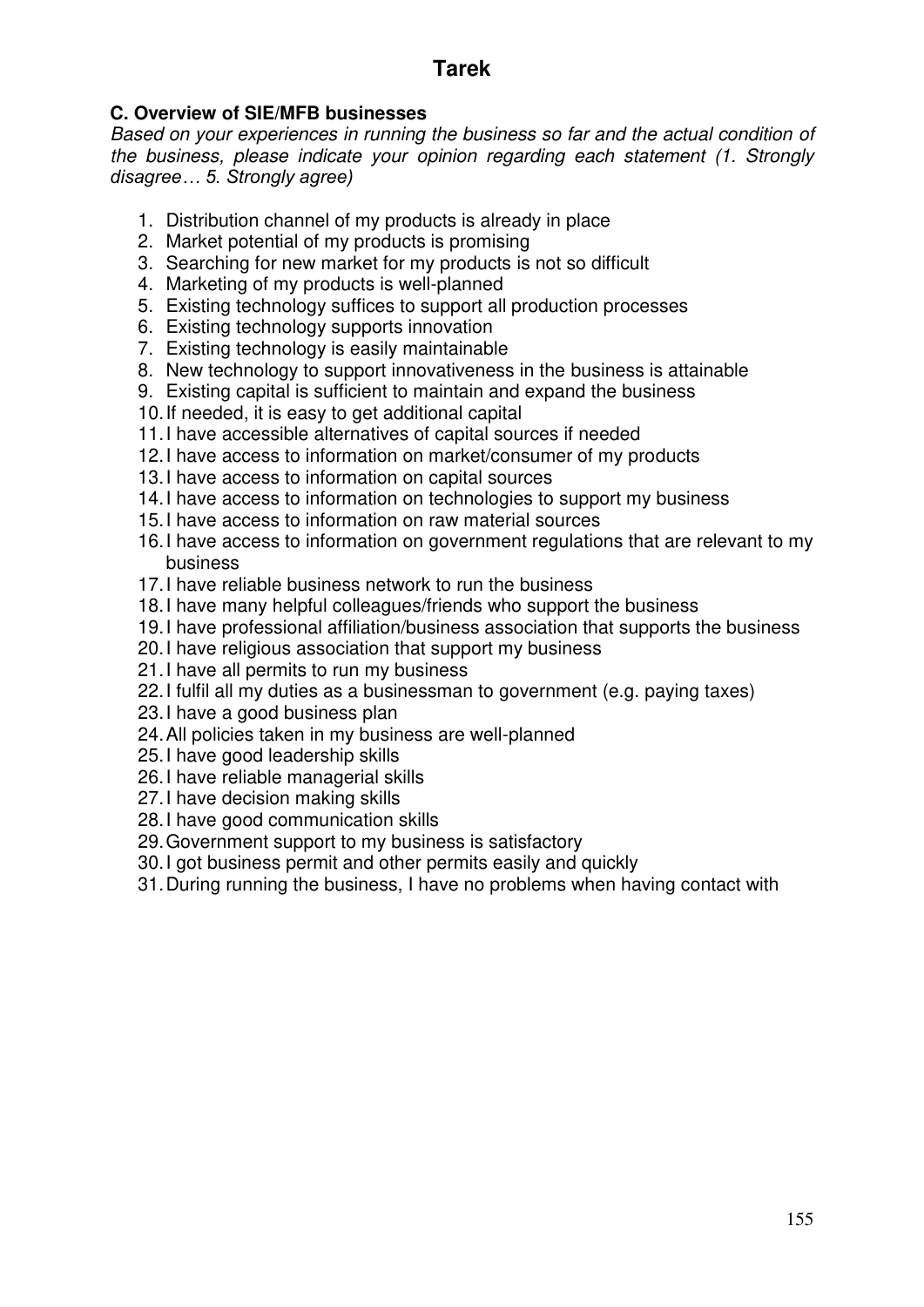## **Appendix B: Survey Results (Questions vs. Response)**

## **A. Measurement of perceived success**

|    | <b>1.Strongly Disagree</b> | 2.Disagree | 3. Neutral | 4.Agree | 5.Strongly<br><b>Agree</b> |
|----|----------------------------|------------|------------|---------|----------------------------|
| 1. |                            | 22         | 25         | 27      | 15                         |
| 2. | 15                         | 16         | 17         | 24      | 18                         |
| 3. | 19                         | 22         | 21         | 24      | 14                         |
| 4. | 24                         | 22         | 19         | 24      |                            |

#### **B.Contextual Variables**

|     | 1. Very Unimportant | 2.Unimportant | 3. Neutral       | 4. Important | 5. Very Important |
|-----|---------------------|---------------|------------------|--------------|-------------------|
|     |                     |               |                  |              |                   |
| 1.  | 15                  | 10            | 13               | 28           | 34                |
| 2.  | 17                  | 9             | 16               | 22           | 36                |
| 3.  | 12                  | 13            | 19               | 30           | 26                |
| 4.  | 15                  | 9             | 21               | 35           | 20                |
| 5.  | 13                  | 16            | 17               | 39           | 15                |
| 6.  | 9                   | 13            | 18               | 26           | 34                |
| 7.  | 15                  | 12            | 19               | 19           | 35                |
| 8.  | 20                  | 18            | 23               | 26           | 13                |
| 9.  | 13                  | 16            | 20               | 19           | 32                |
| 10. | 17                  | 13            | 19               | 22           | 29                |
| 11. | 15                  | 17            | 12               | 24           | 32                |
| 12. | 12                  | 21            | $\overline{7}$   | 39           | 21                |
| 13. | 23                  | 18            | 12               | 38           | 9                 |
| 14. | 22                  | 13            | 9                | 18           | 38                |
| 15. | 18                  | 18            | $\boldsymbol{9}$ | 27           | 28                |
| 16. | 12                  | 13            | 15               | 32           | 28                |
| 17. | 18                  | 17            | 21               | 35           | 9                 |
| 18. | 11                  | 21            | 27               | 38           | 3                 |
| 19. | 15                  | 19            | 23               | 35           | 8                 |
| 20. | 13                  | 17            | 21               | 30           | 19                |
| 21. | 9                   | 12            | 25               | 32           | 22                |
| 22. | 11                  | 10            | 17               | 38           | 24                |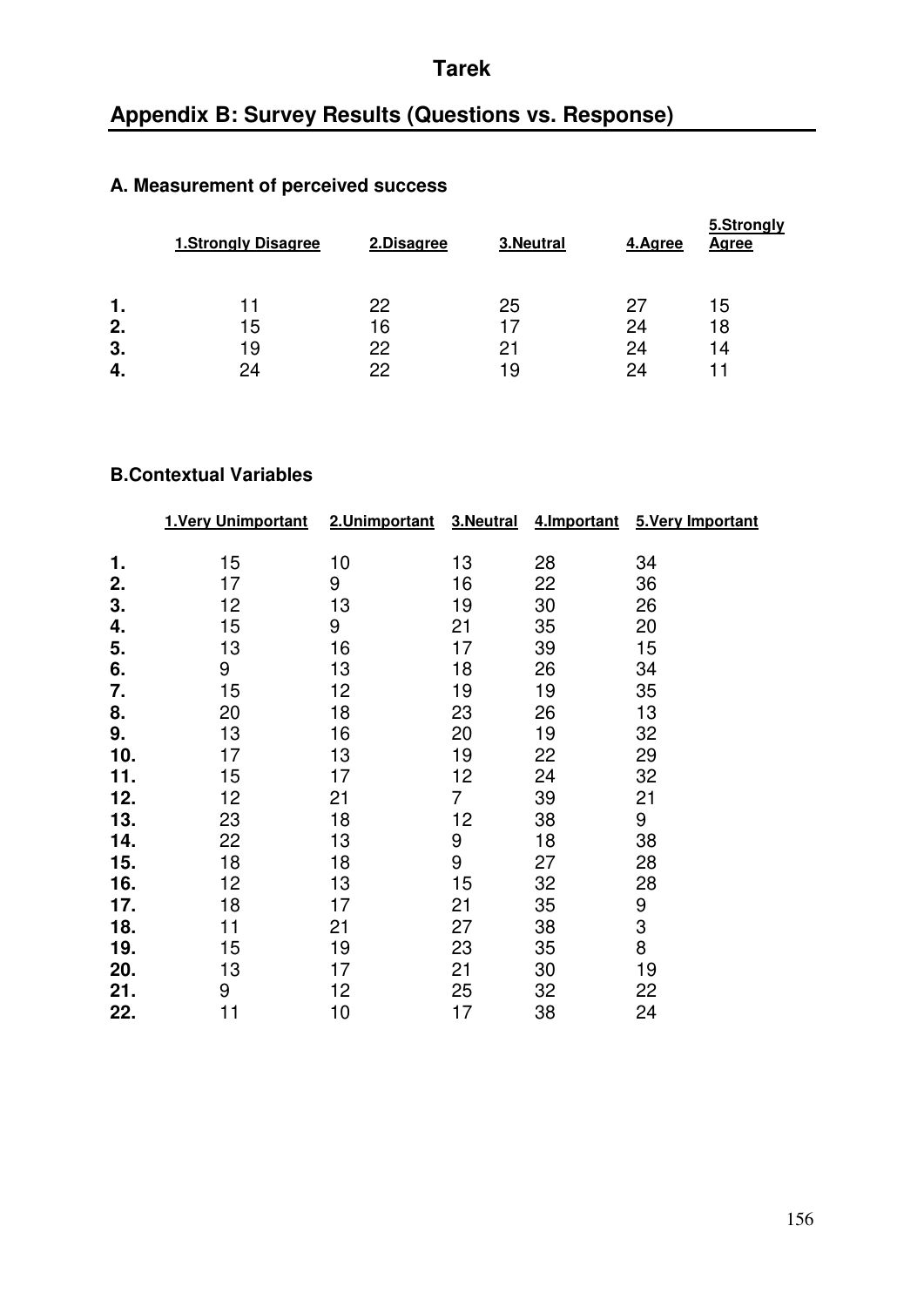## **C. Overview of SIE/MFB businesses**

|     | 1.Strongly Disagree | 2.Disagree | 3.Neutral | 4.Agree        | 5.Strongly Agree |
|-----|---------------------|------------|-----------|----------------|------------------|
| 1.  | 17                  | 29         | 17        | 25             | 12               |
| 2.  | 19                  | 22         | 19        | 21             | 19               |
| 3.  | 21                  | 17         | 13        | 24             | 25               |
| 4.  | 32                  | 21         | 9         | 15             | 23               |
| 5.  | 19                  | 27         | 12        | 17             | 25               |
| 6.  | 23                  | 31         | 16        | 13             | 17               |
| 7.  | 25                  | 19         | 17        | 17             | 22               |
| 8.  | 27                  | 27         | 13        | 13             | 20               |
| 9.  | 28                  | 17         | 19        | 21             | 15               |
| 10. | 27                  | 22         | 19        | 14             | 18               |
| 11. | 21                  | 21         | 18        | 21             | 19               |
| 12. | 24                  | 27         | 9         | 17             | 23               |
| 13. | 29                  | 24         | 20        | 13             | 14               |
| 14. | 28                  | 30         | 23        | 9              | 10               |
| 15. | 27                  | 23         | 20        | 15             | 15               |
| 16. | 27                  | 26         | 18        | 16             | 13               |
| 17. | 19                  | 27         | 19        | 22             | 13               |
| 18. | 36                  | 26         | 9         | 21             | 8                |
| 19. | 12                  | 11         | 32        | 27             | 18               |
| 20. | 15                  | 31         | 22        | 19             | 13               |
| 21. | 18                  | 19         | 27        | 21             | 15               |
| 22. | 27                  | 39         | 20        | 11             | 3                |
| 23. | 30                  | 19         | 21        | 18             | 12               |
| 24. | 21                  | 21         | 28        | 12             | 18               |
| 25. | 26                  | 19         | 27        | 14             | 14               |
| 26. | 28                  | 33         | 17        | 11             | 11               |
| 27. | 29                  | 29         | 16        | 9              | 17               |
| 28. | 31                  | 37         | 8         | 11             | 13               |
| 29. | 31                  | 39         | 14        | $\overline{7}$ | 9                |
| 30. | 25                  | 19         | 18        | 17             | 21               |
| 31. | 34                  | 23         | 15        | 24             | 4                |
| 32. | 27                  | 25         | 12        | 26             | 10               |
| 33. | 26                  | 29         | 12        | 19             | 14               |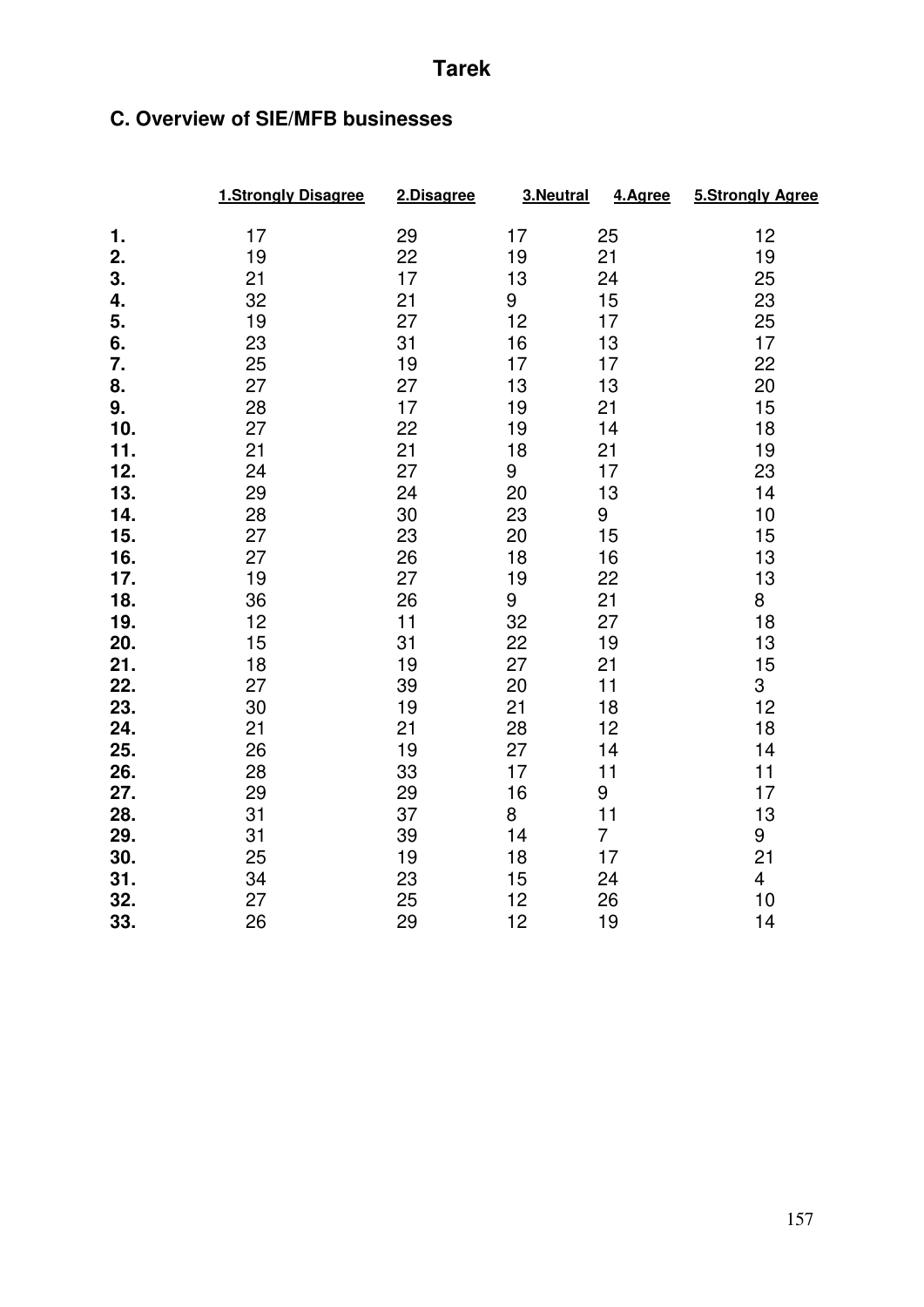## **APPENDIX C: Data Reliability Test**

#### **A. Measurement of perceived success**

| <b>Reliability:</b><br><b>Scale: ALL VARIABLES</b>               |    |       |                               |         |
|------------------------------------------------------------------|----|-------|-------------------------------|---------|
| <b>Case Processing Summary</b>                                   |    |       |                               |         |
|                                                                  | N  | %     | <b>Reliability Statistics</b> |         |
| Cases Valid                                                      | 5  | 38.5  | Cronbach's                    | N<br>οf |
| Excluded <sup>a</sup>                                            |    | 61.5  | Alpha                         | Items   |
| Total                                                            | 13 | 100.0 | .760                          |         |
| a. Listwise deletion based on all<br>variables in the procedure. |    |       |                               |         |

## **B. Contextual variables**



### **C. Overview of SIE/MFB businesses**

| <b>Reliability:</b><br><b>Scale: ALL VARIABLES</b>                  |          |              |                               |                   |    |
|---------------------------------------------------------------------|----------|--------------|-------------------------------|-------------------|----|
| <b>Case Processing Summary</b>                                      |          |              |                               |                   |    |
|                                                                     | N        | $\%$         | <b>Reliability Statistics</b> |                   |    |
| Cases Valid<br>Excluded <sup>a</sup>                                | 53<br>47 | 53.0<br>47.0 | Cronbach's<br>Alpha           | N<br><b>Items</b> | οf |
| Total                                                               | 100      | 100.0        | .771                          | 33                |    |
| Listwise deletion based on all<br>a.<br>variables in the procedure. |          |              |                               |                   |    |